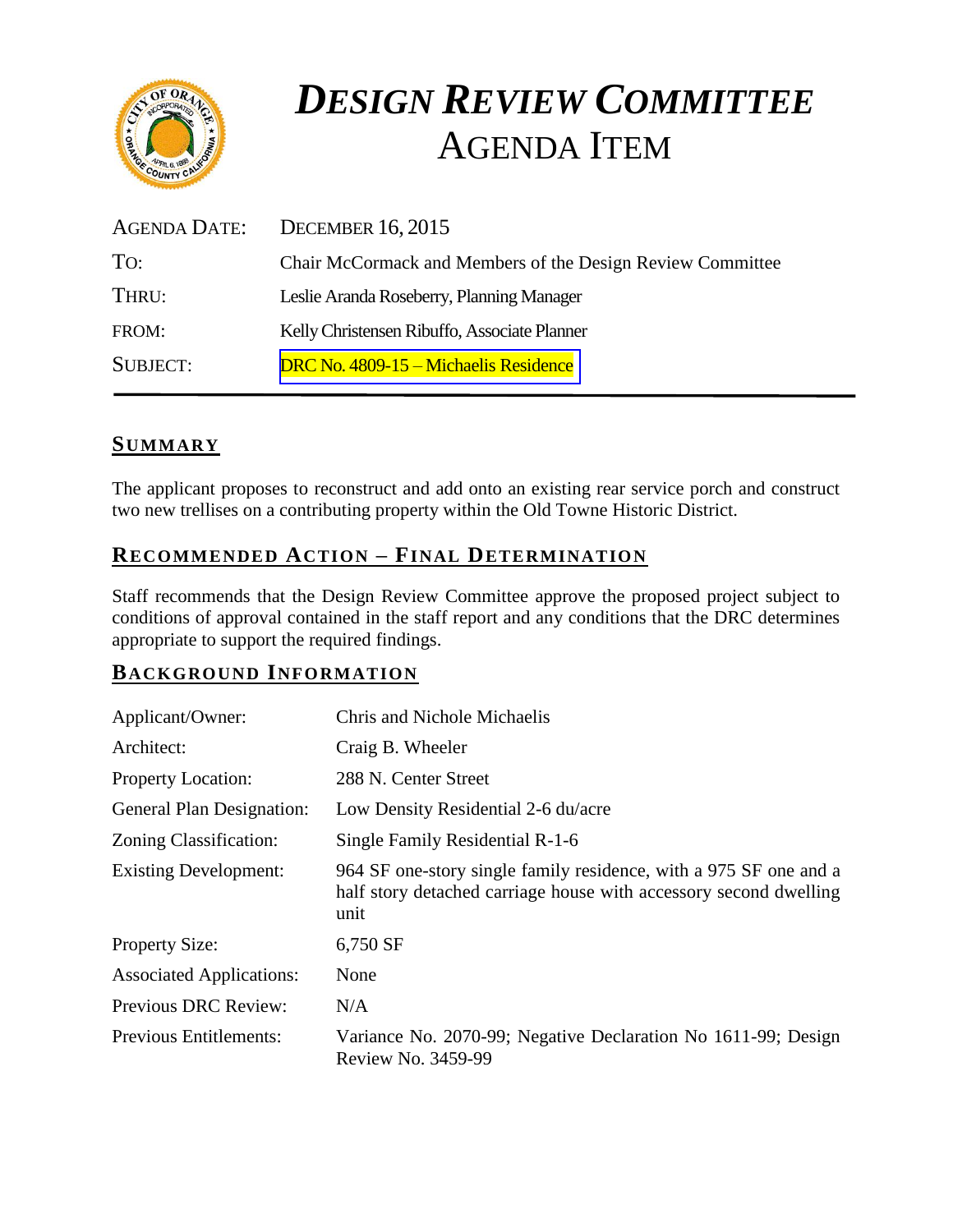# **PUB LIC NOTICE**

No Public Notice was required for this project.

# **ENVIRONMENTAL REVIEW**

**Categorical Exemption:** The proposed project is categorically exempt from the provisions of the California Environmental Quality Act (CEQA) per State CEQA Section 15301 (Existing Facilities.) The project is limited to an addition to an existing single family residence of less than 50% of the total square footage of the existing structure.

## **PROJECT DESCRIP TION**

The applicant proposes to undertake the following scope of work to the subject property:

- Dismantle and reconstruct the existing service porch on the rear (west) elevation of the residence
	- o A new foundation will be added to stabilize the structure.
	- o Original materials will be salvaged where possible for reuse.
	- o New materials will complement original materials, but differentiate between old and new finishes.
	- o The pitch of the roof will change slightly due to the new foundation and the leveling of the floor.
- Add an additional 35 SF to the reconstructed service porch to accommodate a new bathroom
	- o The addition will be differentiated from the original service porch by means of a 2 inch offset between the existing and new exterior walls.
- Construct two new detached trellises in the rear yard between the rear of the residence and the carriage house

The proposed work meets the development standards for the R-1-6 zoning district and the Old Towne Design Guidelines, and no accommodations or variances are being requested as part of this project.

# **EXISTING SITE**

The property is a contributing resource to the National Register-listed Old Towne Historic District. The site is developed with an approximately 964 SF single family residence constructed c1911. The frame bungalow appears to retain a relatively high amount of historic integrity with minor alterations, including application of a brick veneer to the front of the building.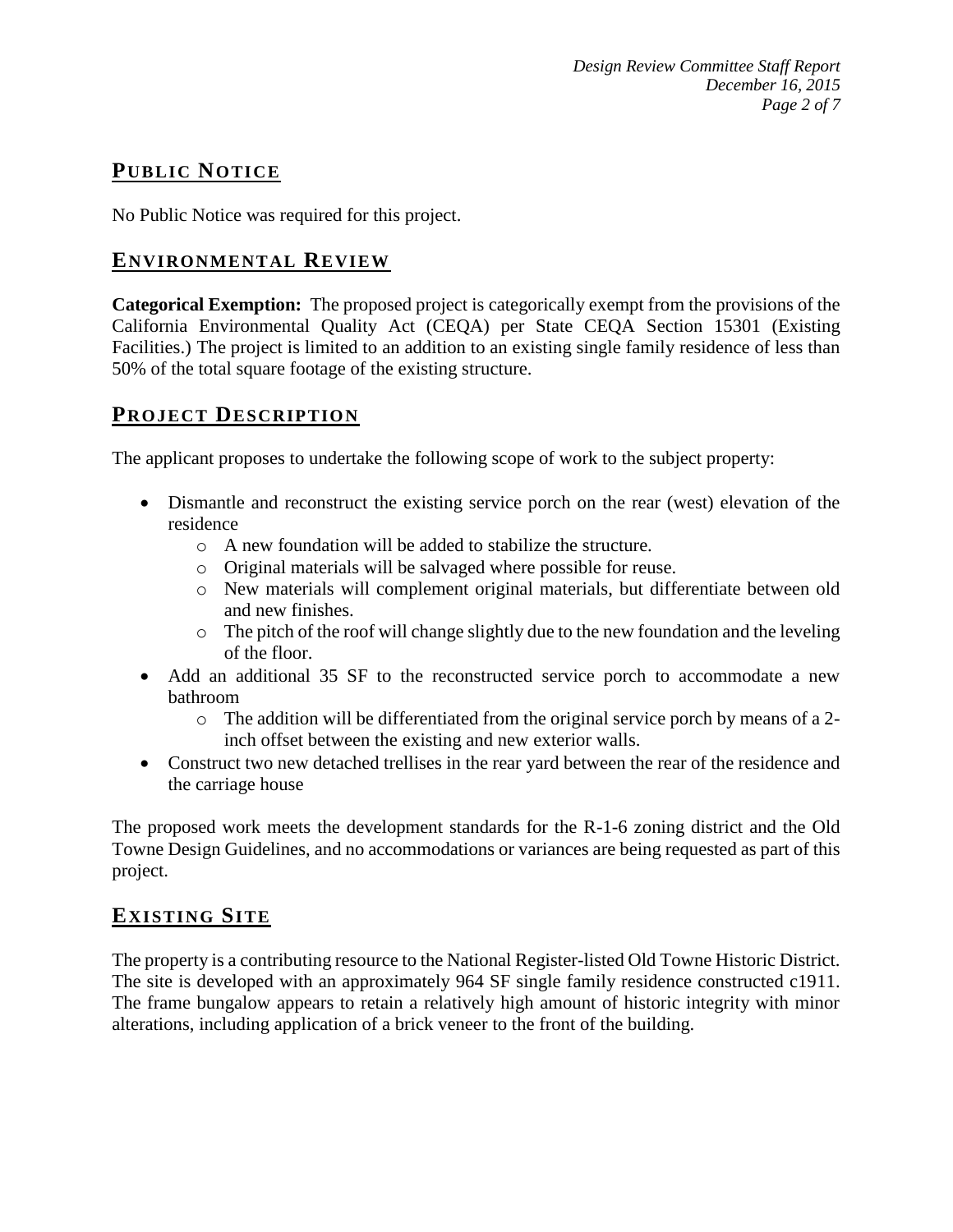According to the applicant, the existing service porch was originally an open back porch, likely enclosed sometime in the 1920s, with later alterations made in the 1950s. These conclusions are based on physical examination of the structure and its materials.

The existing detached carriage house, with accessory second dwelling unit, was constructed in 2000. The project was reviewed by the Design Review Board (DRB) and approved by the Planning Commission. The project included a variance to decrease the required rear yard setback for a habitable accessory structure from 10 feet to 5 feet.

# **EXISTING AREA CONTEXT**

The subject property is located at the corner of E. Palm Avenue and N. Center Street. The site is bordered to the east, west and south by other properties in the R-1-6 zoning district. The property located to the north across Palm Avenue is within the Chapman University Specific Plan Area. The surrounding area is within the residential area of the Old Town Historic District.

# **EVALUATION CRITERIA**

Orange Municipal Code (OMC) Section 17.10.070 establishes the general criteria the DRC should use when reviewing the project. This section states the following:

The project shall have an internally consistent, integrated design theme, which is reflected in the following elements:

#### 1. **Architectural Features**.

- a. The architectural features shall reflect a similar design style or period.
- b. Creative building elements and identifying features should be used to create a high quality project with visual interest and an architectural style.

#### 2. **Landscape**.

- a. The type, size and location of landscape materials shall support the project's overall design concept.
- b. Landscaping shall not obstruct visibility of required addressing, nor shall it obstruct the vision of motorists or pedestrians in proximity to the site.
- c. Landscape areas shall be provided in and around parking lots to break up the appearance of large expanses of hardscape.
- 3. **Signage**. All signage shall be compatible with the building(s) design, scale, colors, materials and lighting.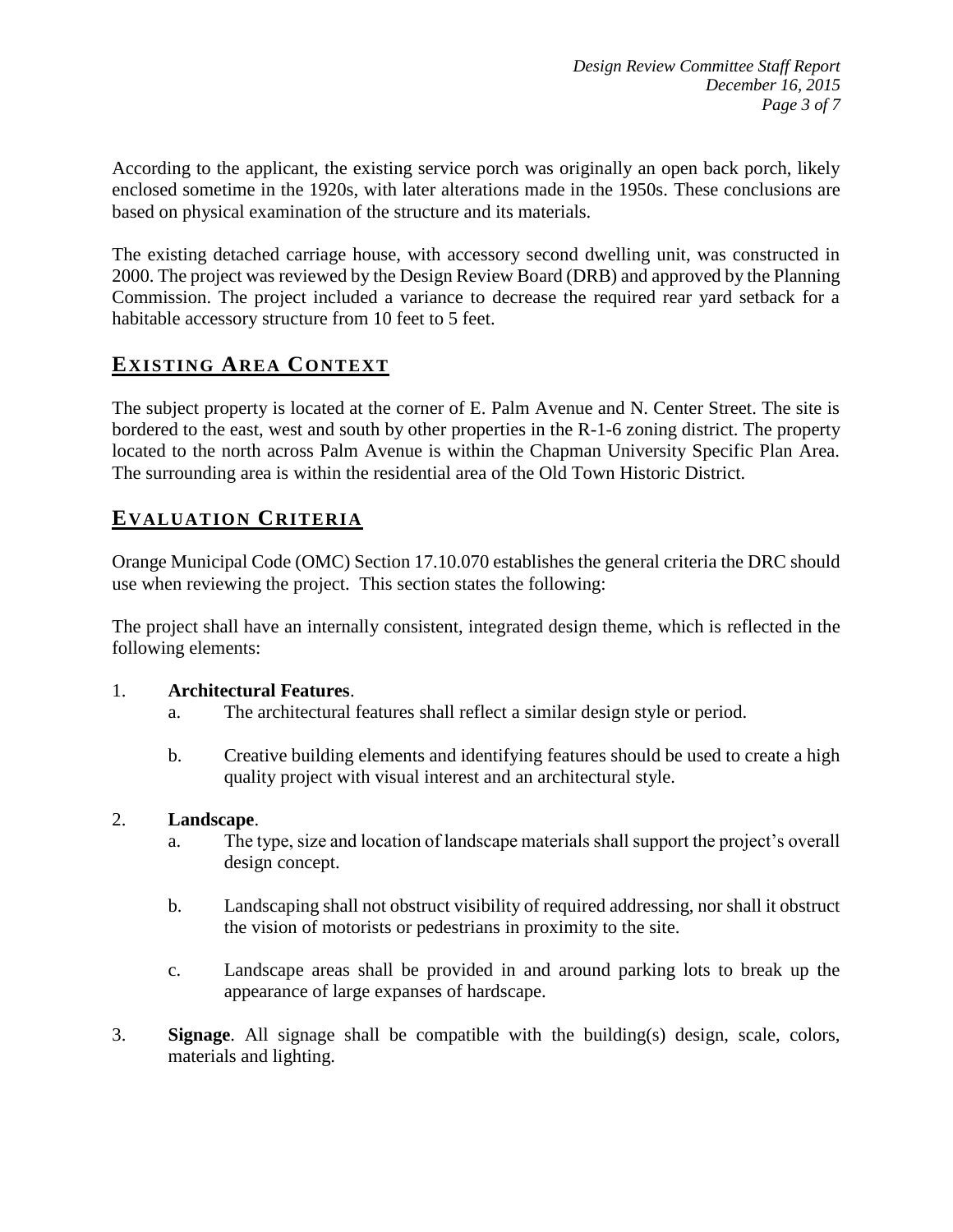4. **Secondary Functional and Accessory Features**. Trash receptacles, storage and loading areas, transformers and mechanical equipment shall be screened in a manner, which is architecturally compatible with the principal building(s).

#### **ANALY SIS/STATEMENT OF THE ISSUES**

Overall, staff has no issues with the proposed addition to the existing service porch, nor with the two proposed trellises for the property. The addition has been designed in such a way as to differentiate it from the historic structure of the building through use of complementary but different materials and by offsetting the plane of the exterior walls. This is consistent with Standards #9 and #10 of the *Secretary of the Interior's Standards for Rehabilitation*, which required that new construction related to historic resources be compatible in mass, scale and materials with the original structure, but still be differentiated so as to preserve the integrity of the historic character of the property. In addition, the two trellises are completely detached from the house and carriage house, and could be removed without compromising the historic residence.

However, given the substantial nature of the proposed rehabilitation of the original service porch, staff felt that a more in depth discussion on this work item is warranted in order for the Design Review Committee to make a determination of conformance with the required findings for approval of this project.

#### Issue #1: Dismantling of Service Porch

As part of the scope of work for this project, the applicant has proposed to completely dismantle the existing service porch in order to reconstruct it on a new, sturdier foundation appropriate for the level of use proposed for the structure. In the response to staff's comments, included as Attachment 3 of this report, the applicant has explained that the overall construction and condition of the service porch makes it unfeasible to undertake the proposed work with the porch structure in place. Additional photographic documentation, included as Attachment 4, further illustrates the condition issues identified in the comment letter.

The addition, or subsequent enclosure, of service porches to residences is a common alteration seen on many contributing historic residences within the Old Towne Historic District. Past practice by staff has been to treat service porches as a characteristic feature of historic structures in Orange. As such, it is important to ensure that any modifications to an existing service porch be well documented and be undertaken in keeping with the best practice standards recommended in the *Secretary of the Interior's Standards for Rehabilitation* as well as in the Old Towne Design Standards.

Standard #6 of the *Secretary of the Interior's Standards* states that:

"Deteriorated historic features will be repaired rather than replaced. Where the severity of deterioration requires replacement of a distinctive feature, the new feature will match the old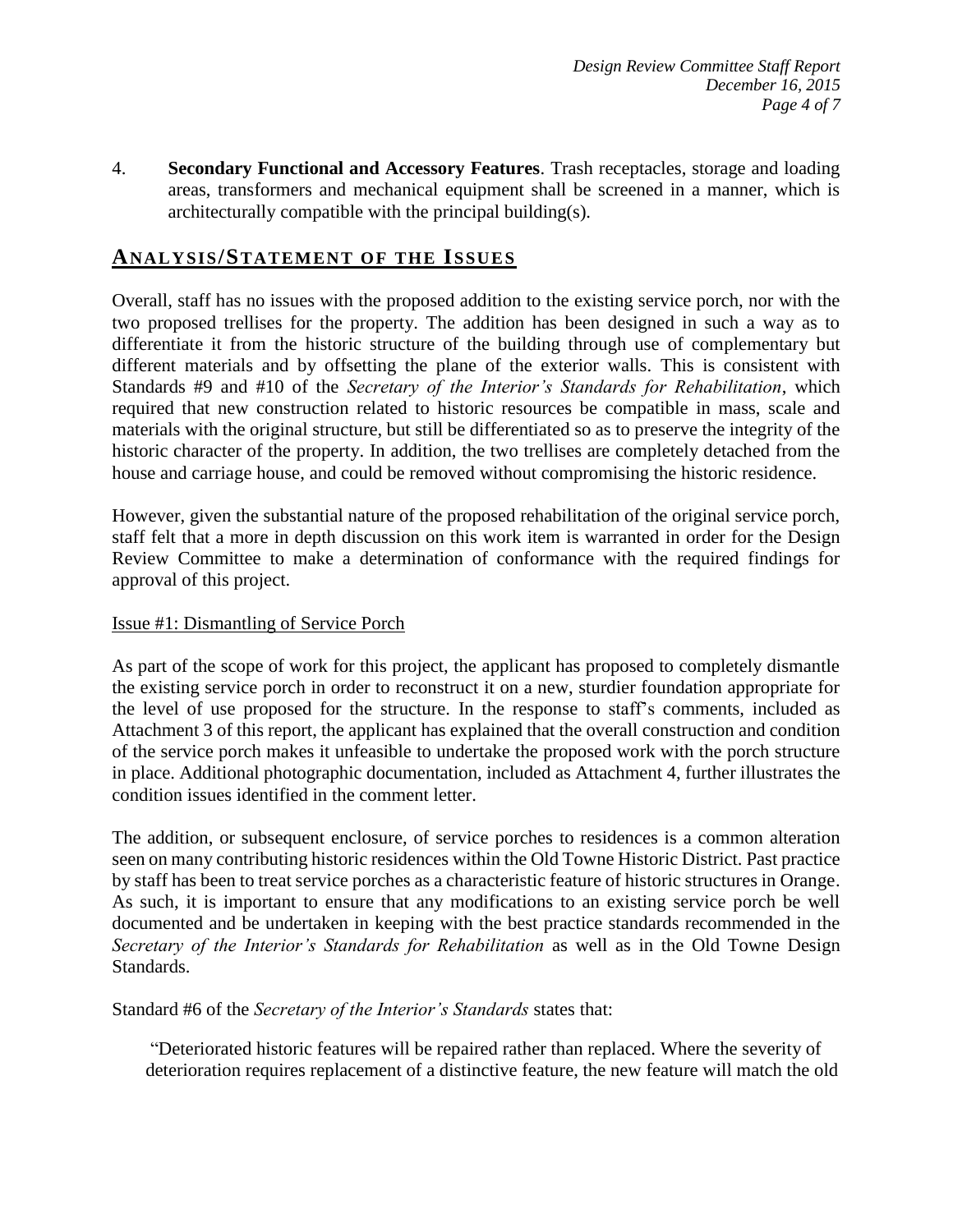in design, color, texture, and, where possible, materials. Replacement of missing features will be substantiated by documentary and physical evidence."

It is the opinion of staff that the applicant has sufficiently documented the condition of the existing service porch to support their request to dismantle the structure as part of the proposed project. The condition of the structure is poor, with visible water and termite damage. Attempting to repair or add on to the existing structure in place would not allow for all the structural issues to be fully addressed. This would not only compromise the safety of the structure but its longevity in the future. The applicant has also proposed to salvage and reuse as much original material as possible, and replace what cannot be reused in a like for like manner. Therefore, the proposed treatment for the service porch is compliant with the required historic preservation standards, and may be approved by the Design Review Committee.

# **ADVISORY BOARD RECOMMENDATION**

This project was not required to be reviewed by any advisory boards.

## **STAFF RECOMMENDATION AND REQUIRED FINDINGS**

The courts define a "Finding" as a conclusion which describes the method of analysis decision makers utilize to make the final decision. A decision making body "makes a Finding," or draws a conclusion, through identifying evidence in the record (i.e., testimony, reports, environmental documents, etc.) and should not contain unsupported statements. The statements which support the Findings bridge the gap between the raw data and the ultimate decision, thereby showing the rational decision making process that took place. The "Findings" are, in essence, the ultimate conclusions which must be reached in order to approve (or recommend approval of) a project. The same holds true if denying a project; the decision making body must detail why it cannot make the Findings.

The Findings are applied as appropriate to each project.Below are the four findings that, as applicable, are used to determine whether a project meets the intent of the code related to design review and historic preservation guidelines:

*1. In the Old Towne Historic District, the proposed work conforms to the prescriptive standards and design criteria referenced and/or recommended by the DRC or other reviewing body for the project (OMC 17.10.070.G.1).*

The proposed project is in conformance with the Old Towne Design Standards. As discussed in the Analysis section of this staff report, the proposed reconstruction of the original service porch meets the *Secretary of the Interior's Standards for Rehabilitation*. The existing condition and proposed alterations to the structure have been documented, changes will be made in a manner consistent with the original form of the porch, original materials will be reused where possible and materials will be replaced in a like for like manner only where required. The proposed addition also complies with the Standards, as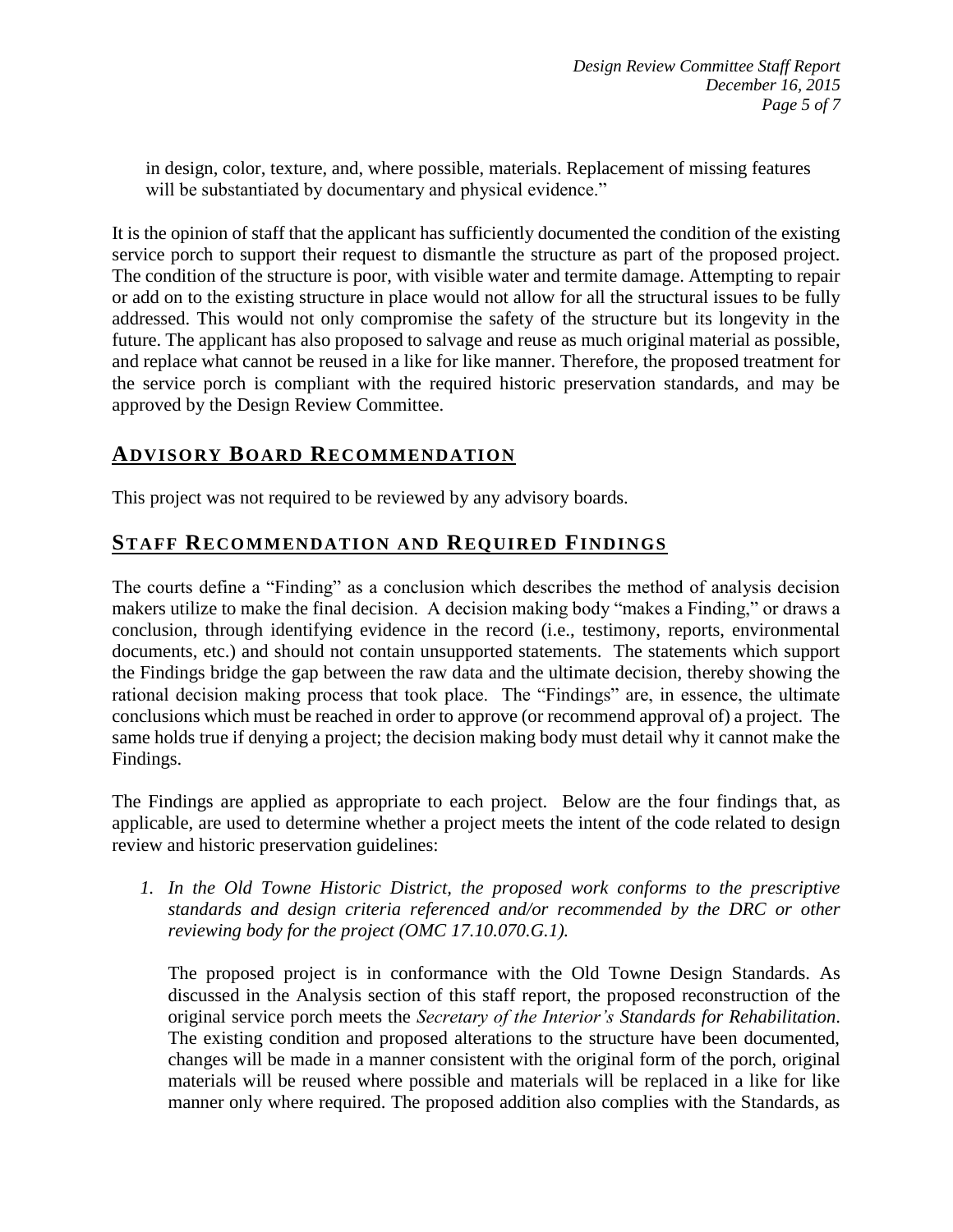the proposed addition to the porch will be differentiated from the historic porch through use of different but complementary materials, as well as a 2 inch offset in the plane of the exterior walls.

The proposed trellises are detached from both the historic residence and the carriage house, which can be removed at a later date without compromising the historic character of the property. As such, they will not have a negative physical or visual impact on the property.

*2. In any National Register Historic District, the proposed work complies with the Secretary of the Interior's standards and guidelines (OMC 17.10.070.G.2).*

The project as proposed is consistent with the Secretary of the Interior's Standards for Rehabilitation. The alterations to the original service porch have been sufficiently documented by the applicant, and materials will be replaced in a like for like manner to retain the original appearance of the porch. Furthermore, the proposed addition to the porch will be differentiated from the historic porch through use of different but complementary materials, as well as a 2 inch offset in the plane of the exterior walls.

*3. The project design upholds community aesthetics through the use of an internally consistent, integrated design theme and is consistent with all adopted specific plans, applicable design standards, and their required findings (OMC 17.10.070.G.3).*

The proposed work conforms to the prescriptive standards set forth in the Old Towne Design Standards and Orange Municipal Code. The alterations to the service porch, including the addition as proposed, is consistent in massing, scale and materials with the existing residence, and will match aesthetically with the design of the property.

*4. For infill residential development, as specified in the City of Orange Infill Residential Design Guidelines, the new structure(s) or addition are compatible with the scale, massing, orientation, and articulation of the surrounding development and will preserve or enhance existing neighborhood character (OMC 17.10.070.G.4).*

The Infill Design Guidelines are not applicable to this project, as the proposed addition is less than 50% of the square footage of the existing residence.

#### **RECOMMENDED CONDITIONS**

The approval of this project is subject to the following conditions:

1. This project is approved as a precise plan. All work shall conform in substance and be maintained in general conformance with plans and exhibits labeled as Attachment 2 (date stamped November 24, 2015), including modifications required by the conditions of approval, and as recommended for approval by the Design Review Committee. Any changes from the